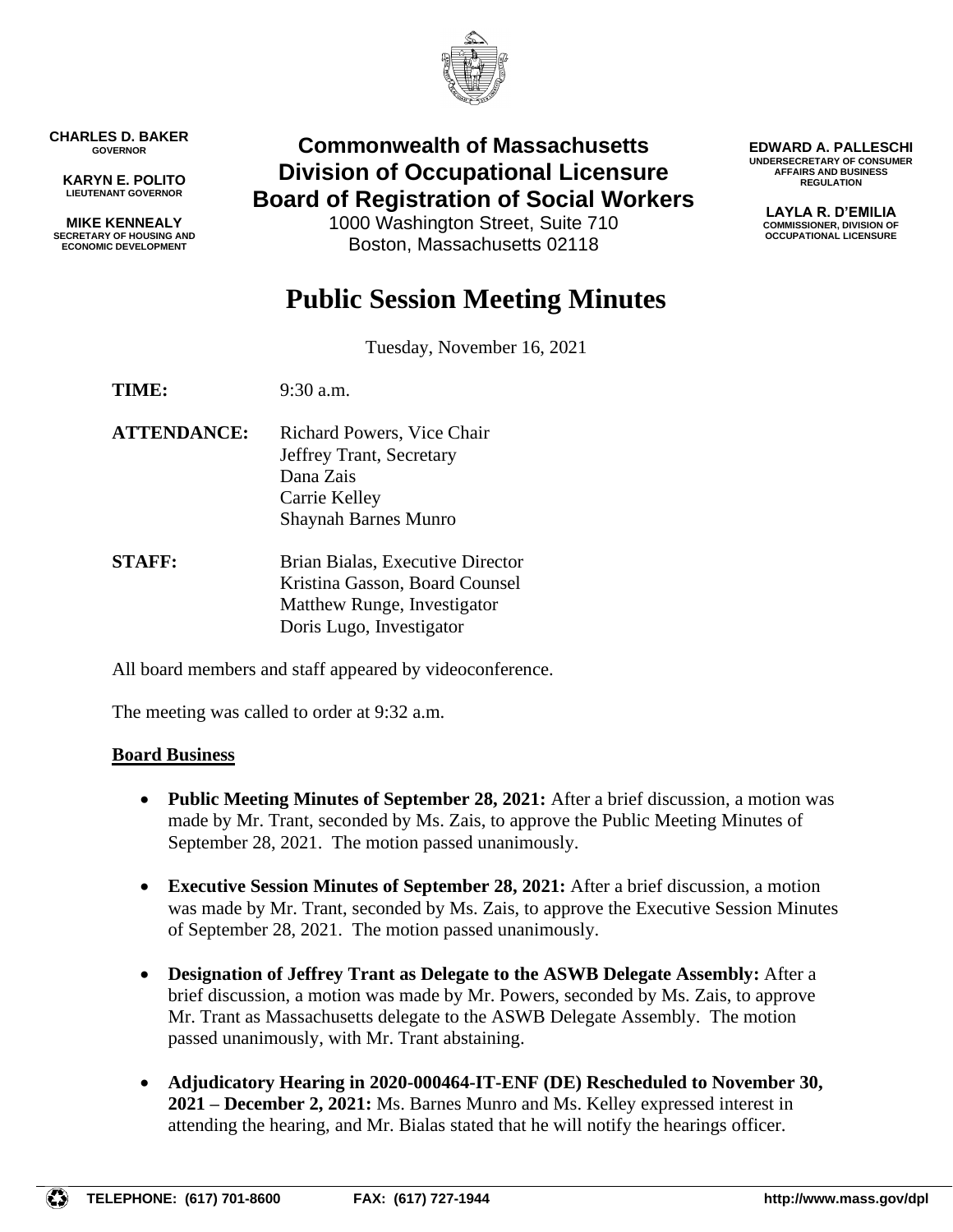# • **Ratification of Decisions Made During the Executive Session on August 24, 2021 and the Public Meeting and Executive Session on September 28, 2021:**

Ms. Gasson explained that Quanesha Boykins is no longer a member of the Board because she upgraded her license from an LSWA to an LCSW. For that reason, the Board must ratify certain prior decisions made with her participation.

After a brief discussion, a motion was made by Mr. Powers, seconded by Ms. Barnes Munro, to ratify board decisions made during the executive session on August 24, 2021 and the public meeting and executive session on September 28, 2021. The motion passed unanimously.

# **Application Review Interview – Prior Discipline**

• **Lisa Umanita, Applicant for LICSW:** Ms. Umanita appeared to discuss her prior reprimand in 2010 for an altercation with a client at a nursing home. Ms. Umanita described the altercation and explained that she self-reported the incident to the nursing home administration, and after an investigation, was fired. The Board then opened a complaint against her. Ms. Umanita further explained that this was a "rude awakening" and led her to assess her "compassion fatigue" – she now knows when to say "no" to work and responsibilities she cannot handle. She now works at another nursing and rehabilitation facility and has had no additional problems.

After a brief discussion, a motion was made by Ms. Barnes Munro, seconded by Mr. Trant, to allow Ms. Umanita to continue with the licensing process. The motion passed unanimously.

# **Application Review – Prior Discipline**

• **Laura Carbone, Applicant for Re-Licensure as LICSW:** The Board reviewed Ms. Carbone's application, including her disclosure that she "gave up" her LICSW license for serious boundary violations with a client in 1994, then later had her license reinstated in 1997 on probation, then let her license lapse in 1998. The Board directed Mr. Bialas to provide Ms. Carbone with her agreements with the Board and explain to Ms. Carbone that she must comply with her reinstatement agreement. If she has, Mr. Bialas should invite her to a meeting for an interview.

# **Monitoring Reports**

- **Sarah Chhum, 2018-001367-IT-ENF, Letter from Supervisor:** The Board reviewed a letter from Ms. Chhum's supervisor, Maryann Paleologopoulos, responding to comments the Board previously provided regarding Ms. Chhum's supervision. After a brief discussion, a motion was made by Ms. Barnes Munro, seconded by Mr. Trant, to accept the letter and invite a petition to terminate stayed suspension from Ms. Chhum. The motion passed unanimously.
- **Kelli Fowle, 2020-000364-IT-ENF, 3rd Quarterly Monitoring Report:** The Board reviewed Ms. Fowle's report. After a brief discussion, a motion was made by Ms. Barnes Munro, seconded by Mr. Powers, to accept the report. The motion passed unanimously.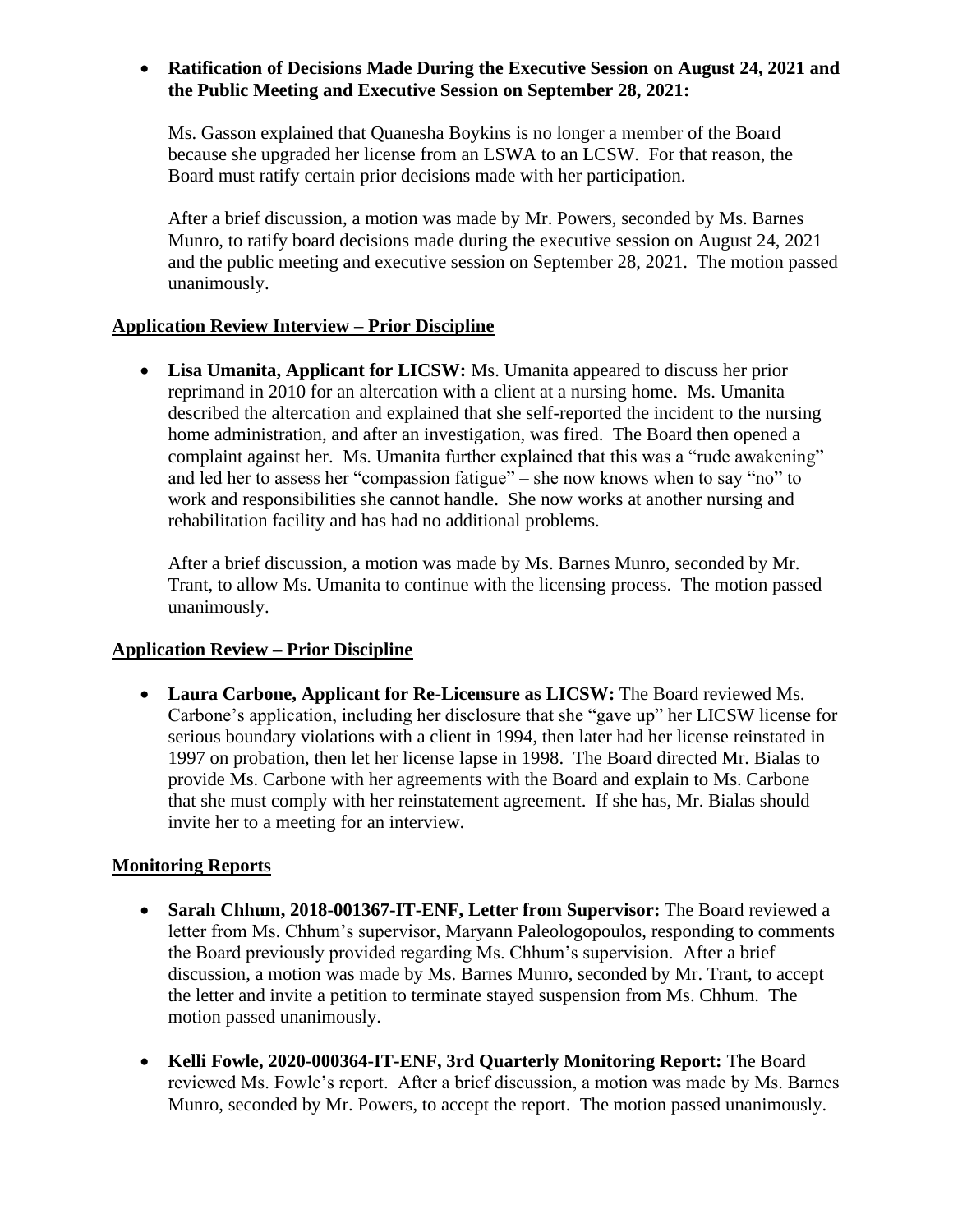**Executive Session** (Closed Session under G.L. c. 30A, s. 21(a)(1), individual character rather than competence, and G.L. c. 30A, s.  $21(a)(7)$  to comply with G.L. c. 4, s. 7, para. 26(c) and G.L. c. 214, s. 1B, to review sensitive medical information)

At 10:15 a.m., a motion was made by Mr. Trant, seconded by Ms. Barnes Munro, to exit the public meeting and enter into a closed executive session under G.L. c. 30A, s. 21(a)(1) to review the good moral character of applicants, and under G.L. c. 30A, s. 21(a)(7) to comply with G.L. c. 4, s. 7, para. 26(c) and G.L. c. 214, s. 1B, to review sensitive medical information for interviews regarding applications, reviews of monitoring reports, and reviews of continuing education extension requests. The motion passed unanimously by a roll call vote.

The Board entered executive session at 10:15 a.m.

# **Investigative Conference** (Closed under G.L. c. 112, s. 65C)

During the investigative conference, the Board took the following actions:

### **Cases**

2018-000271-IT-ENF (JG): Dismiss 2021-000499-IT-ENF (SL): Dismiss 2021-000608-IT-ENF (PK): Dismiss 2021-000414-IT-ENF (CK): Dismiss 2021-000445-IT-ENF (CC): Dismiss 2021-000453-IT-ENF (WW): Dismiss 2021-000603-IT-ENF (RS): Dismiss 2021-000876-IT-ENF (MM): Dismiss 2021-000874-IT-ENF (MC): Dismiss 2021-000875-IT-ENF (TP): Dismiss 2021-000878-IT-ENF (AA): Dismiss 2021-000879-IT-ENF (JF): Dismiss 2021-000602-IT-ENF (TG): Dismiss 2021-000773-IT-ENF (MD): Dismiss 2021-000802-IT-ENF (BP): Dismiss 2021-000883-IT-ENF (BD): Dismiss 2021-000884-IT-ENF (NK): Consider at future meeting;

2021-000913-IT-ENF (JL): Refer to Office of

2021-000483-IT-ENF (LM): Dismiss; open complaint for CE violation. no action taken. Investigations; open complaint for CE violation.

2021-000979-IT-ENF (AR): Dismiss

### **Adjournment**

At 1:29 p.m., a motion was made by Mr. Trant, seconded by Ms. Barnes Munro, to adjourn the meeting. The motion passed unanimously.